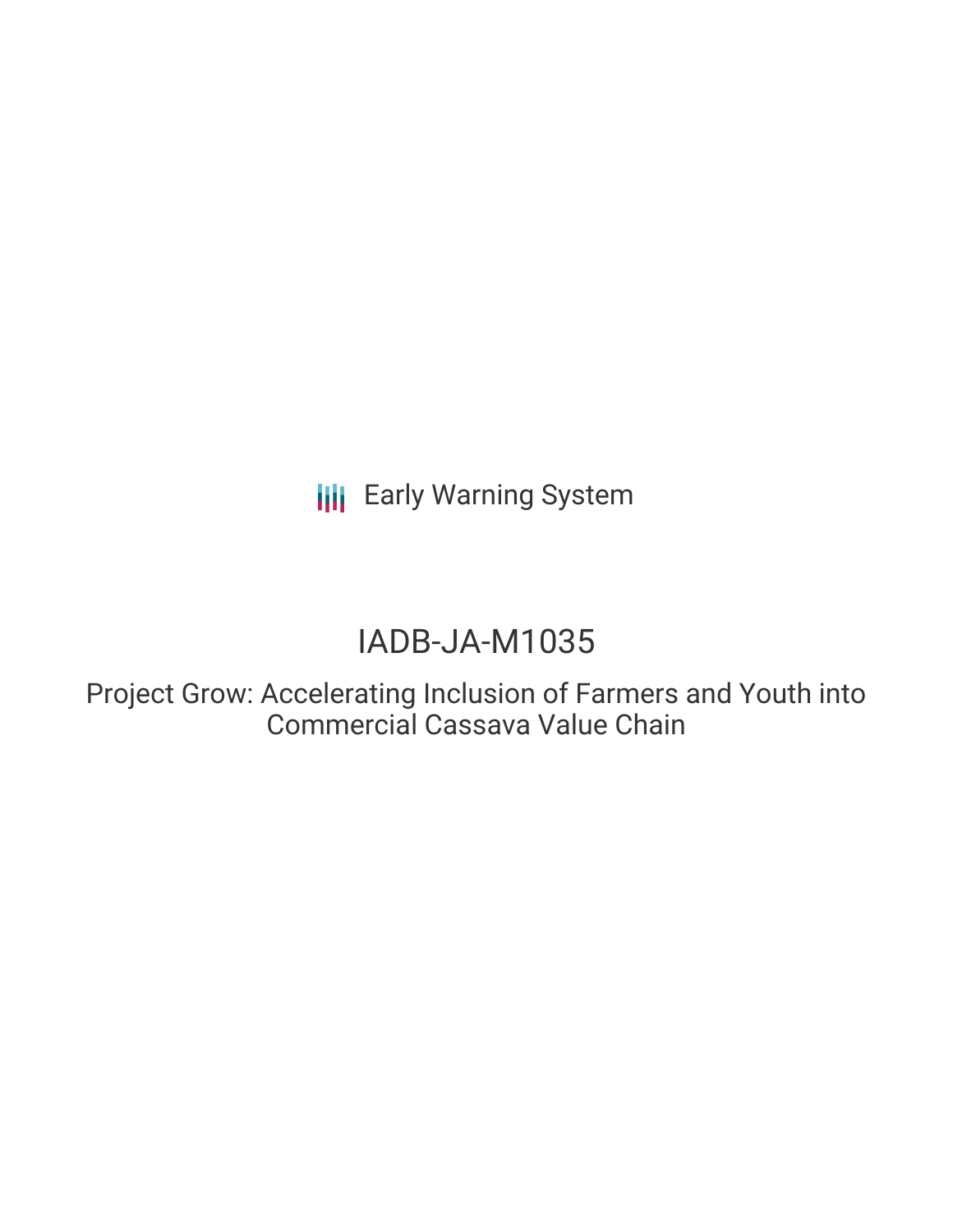

# **Quick Facts**

| <b>Countries</b>               | Jamaica                                |
|--------------------------------|----------------------------------------|
| <b>Financial Institutions</b>  | Inter-American Development Bank (IADB) |
| <b>Status</b>                  | Active                                 |
| <b>Bank Risk Rating</b>        | C                                      |
| <b>Voting Date</b>             | 2016-08-04                             |
| <b>Borrower</b>                | Desnoes & Geddes Foundation            |
| <b>Sectors</b>                 | Agriculture and Forestry               |
| <b>Investment Type(s)</b>      | Grant                                  |
| <b>Investment Amount (USD)</b> | $$0.81$ million                        |
| <b>Project Cost (USD)</b>      | \$4.83 million                         |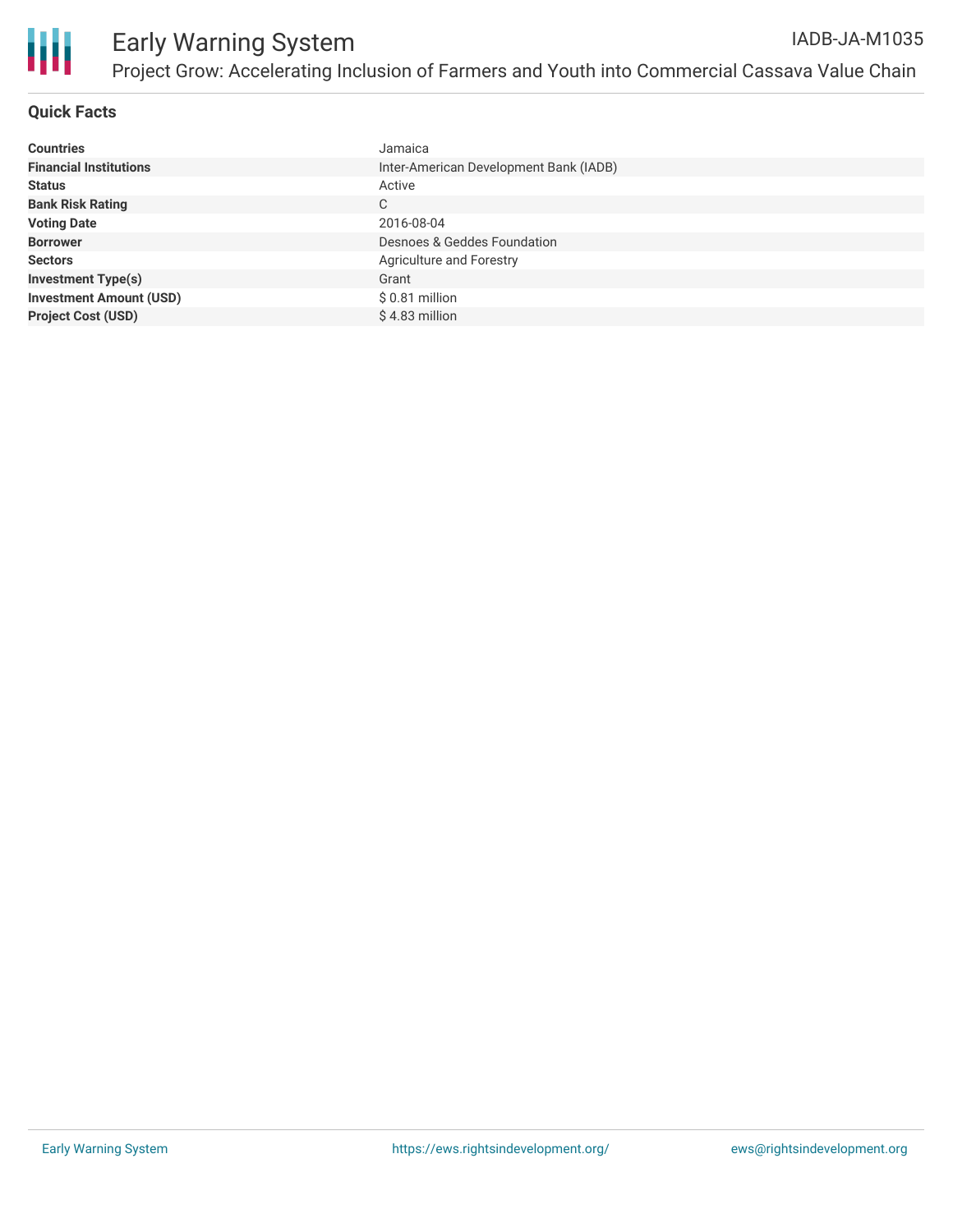

## **Project Description**

The project -- of company Red Stripe, a subsidiary of Heineken -- to increase the incomes of small scale cassava farmers, as well as generate employment opportunities for vulnerable youth in Jamaica, through their integration into the commercial cassava value chain.

Farmers will be given technical guidance where necessary by Red Stripe personnel. EUCORD (European Cooperative for Rural Development) will be a key technical partner in the execution of the agronomic and agribusiness components of the project. The project will engage other technical partners such as Jamaican's Rural Agricultural Development Authority (RADA), University of the West Indies, and the International Centre for Tropical Agriculture (CIAT) among others, to provide critical technical knowledge, training, and know-how.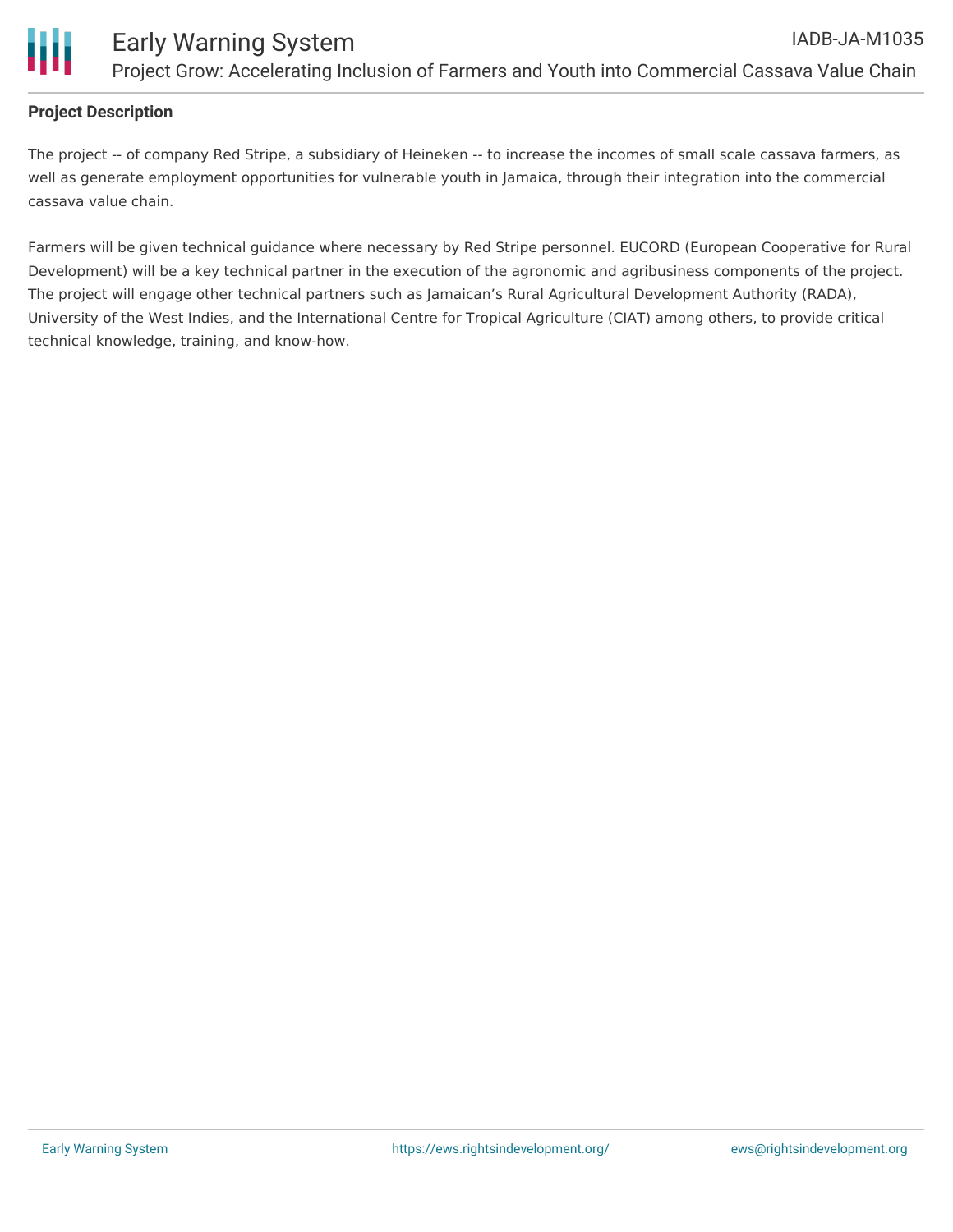#### **Investment Description**

• Inter-American Development Bank (IADB)

Technical Cooperation through the Multilateral Investment Fund (MIF).

In October 2015, Heineken bought Red Stripe from Diageo, acquiring a majority stake in Desnoes & Geddes Ltd., the operating company for Red Stripe. The MIF has a letter of commitment from Red Stripe confirming their ongoing commitment to the project under the new ownership structure.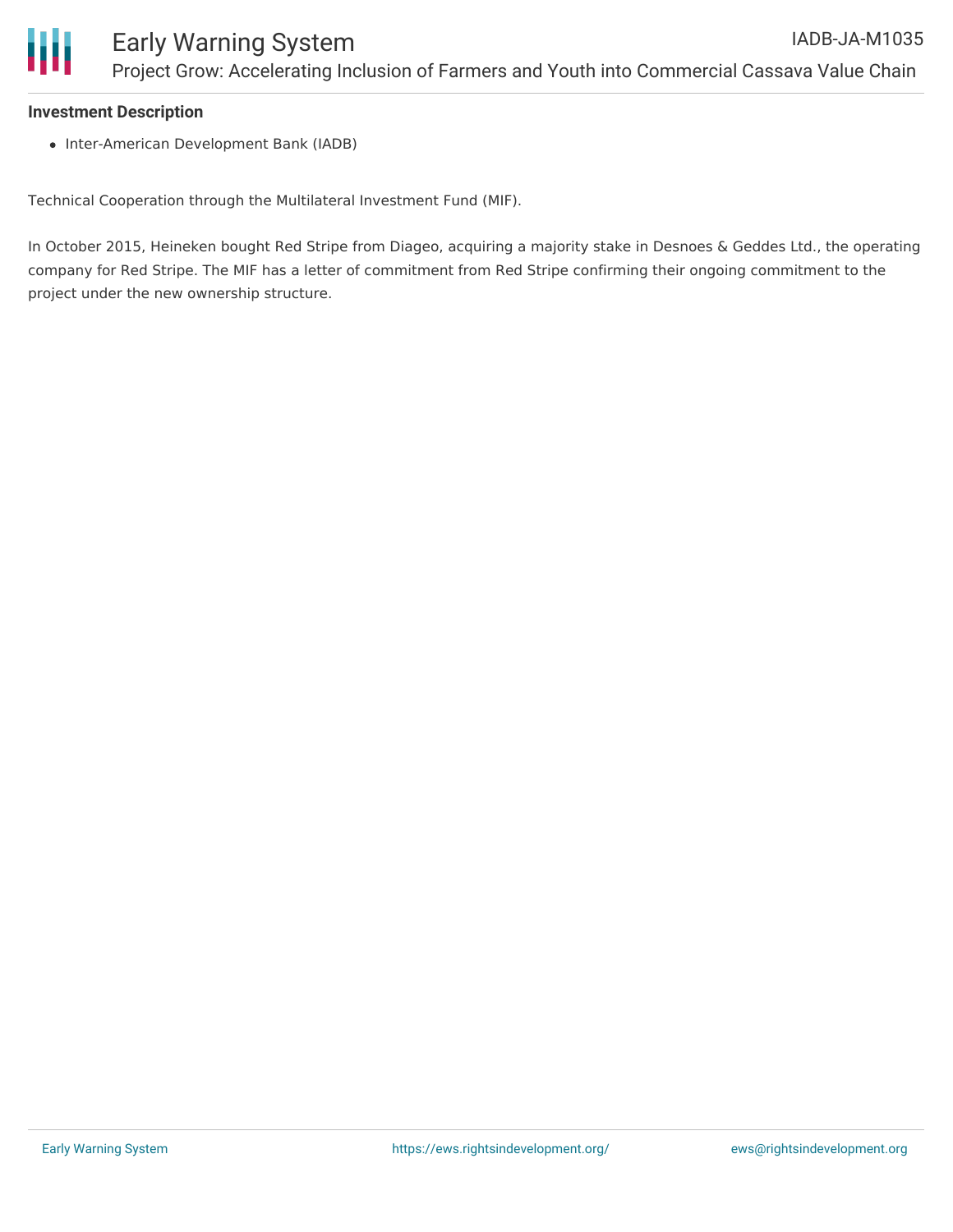

## **Contact Information**

ACCOUNTABILITY MECHANISM OF IADB

The Independent Consultation and Investigation Mechanism (MICI) is the independent complaint mechanism and fact-finding body for people who have been or are likely to be adversely affected by an Inter-American Development Bank (IDB) or Inter-American Investment Corporation (IIC)-funded project. If you submit a complaint to MICI, they may assist you in addressing the problems you raised through a dispute-resolution process with those implementing the project and/or through an investigation to assess whether the IDB or IIC is following its own policies for preventing or mitigating harm to people or the environment. You can submit a complaint by sending an email to MICI@iadb.org. You can learn more about the MICI and how to file a complaint at http://www.iadb.org/en/mici/mici,1752.html (in English) or http://www.iadb.org/es/mici/mici,1752.html (Spanish).